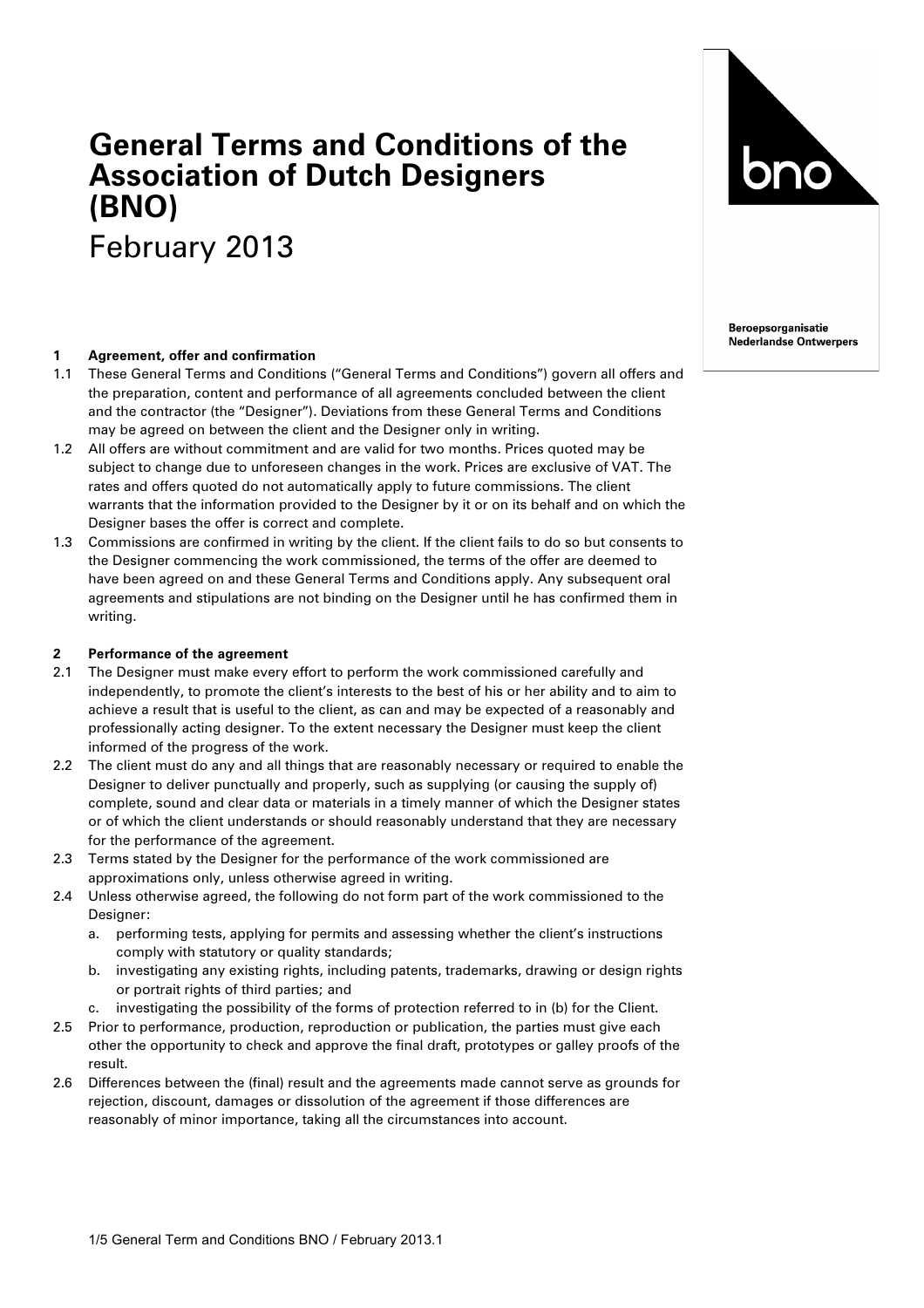2.7 Any complaints must be filed with the Designer in writing at the earliest possible time but no later than ten business days after completion of the work commissioned, failing which the client is deemed to have accepted the result of the work commissioned in its entirety.

## **3 Engagement of third parties**

- 3.1 Unless otherwise agreed, instructions to third parties in the context of the performance of the work commissioned are given by or on behalf of the client. At the client's request the Designer may act as an agent for the client's account and risk. The parties may agree on a fee for such agency.
- 3.2 If the Designer provides an estimate of third-party costs at the client's request, that estimate is an approximation only. If required, the Designer may apply for quotations at third parties on the client's behalf.
- 3.3 If the Designer procures goods or services from third parties in the performance of the work commissioned, for the Designer's own account and risk and on the basis of an express agreement, whereby those goods or services are passed on to the client, these general conditions of and/or any separate agreements made with that supplier with regard to warranties and liability also apply to the client.
- 3.4 If the Designer gives commissions or instructions to production companies or other third parties in the client's name or otherwise, the client will confirm in writing at the Designer's request the approval referred to in Article 2.5 of these General Terms and Conditions.
- 3.5 The client may not engage any third parties without consultation with the Designer if that may influence the performance of the work commissioned as agreed on with the Designer. The Parties will consult, if necessary, as to which other contractors will be engaged and which work will be assigned to them.
- 3.6 The Designer is not liable for any errors or defects of products or services of third parties engaged by or on behalf of the client, irrespective of whether they have been introduced by the Designer. The client itself must hold those parties accountable. The Designer may assist in that regard if necessary.

# **4 Intellectual and other property rights**

- 4.1 All intellectual property rights arising from the work commissioned including patents, trademarks, drawing or design rights and copyrights – in respect of the results of the work commissioned are vested in the Designer. Insofar as any of such rights can be acquired only by means of an application or registration, the Designer will have the sole and exclusive power to effect that application or registration, unless otherwise agreed.
- 4.2 The parties may agree that the rights referred to in paragraph 1 are transferred in whole or in part to the client. Such transfer and the conditions, if any, on which the transfer takes place must always be recorded in writing. Until the moment of transfer, a right of use is granted as regulated in Article 5 of these General Terms and Conditions.
- 4.3 The Designer is entitled at any time to imprint his name on or in, or to remove it from, the result of the work commissioned (or publicity related thereto) or to have his name imprinted on or in, or removed from, the result of the work commissioned, in a manner that is customary for that result. Without the Designer's prior consent the client may not publish or reproduce the result without identifying the Designer by name.
- 4.4 Unless otherwise agreed, the (original) results (such as designs, design sketches, drafts, advice, reports, budgets, estimates, specifications, design drawings, illustrations, photographs, prototypes, scale models, templates, prototypes, products and partial products, films audio and video or other presentations, source codes and other materials or (electronic) data files etc.) made by the Designer as part of the work commissioned remain the Designer's property, irrespective of whether they have been made available to the client or to third parties.
- 4.5 On completion of the work commissioned, neither the client nor the Designer will be under any custodian duty in respect of any of the materials and data used, unless otherwise agreed.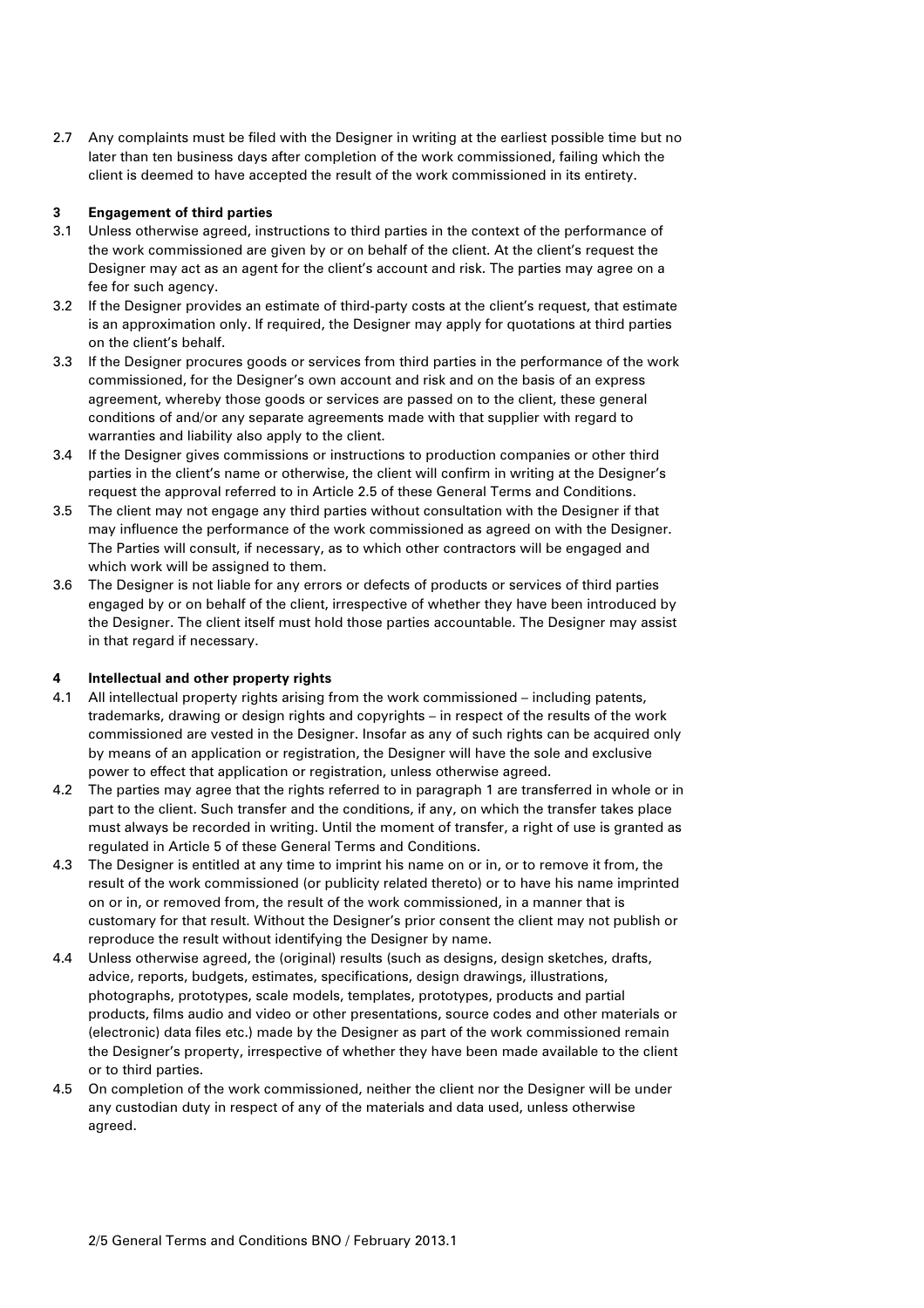# **5 Use of the result**

- 5.1 Once the client has fulfilled all his obligations under the agreement with the Designer, he acquires the right to use the result of the work commissioned in accordance with the agreed purpose. If no such specific purpose has been agreed on, the right of use is limited to that use of the design for which the commission was (manifestly) given. The right of use is exclusive, unless otherwise apparent from the nature of the agreement or otherwise agreed.
- 5.2 If the result also relates to works that are subject to third-party rights, the parties will make additional agreements on how the use of those works will be regulated.
- 5.3 Without the Designer's prior written consent, the client is not entitled to change the result of the work commissioned, or to use or reuse it in a broader or different manner than agreed, or to allow third parties to do so. The Designer may make that consent subject to conditions, including payment of a reasonable fee.
- 5.4 In the event of broader or different use on which no agreement was reached, including any modification, mutilation or infringement on the provisional or final result, the Designer is entitled to compensation on the grounds of infringement of his/her rights of at least three times the agreed fee, or a fee that is reasonably proportional to the infringement committed, without losing any other rights.
- 5.5 The client is not (or no longer) permitted to use the results made available, and any right of use granted to the client in the context of the work commissioned will lapse, unless the consequences conflict with the rules of reasonableness and fairness:
	- a. the moment that the client fails to perform or to fully perform his payment or other obligations under the agreement, or is otherwise in default;
	- b. if the work commissioned is terminated prematurely for the reasons referred to in Article 8.1 of these General Terms and Conditions; or
	- c. if the client is declared bankrupt, unless the rights in question have been transferred to the client in accordance with Article 4.2 of These General Terms and Conditions.
- 5.6 With due observance of the client's interests, the Designer may use the results at his discretion for his own publicity, to secure commissions, for promotional purposes, including competitions and exhibitions, etc., and to obtain them on loan, if physical results are involved.

# **6 Fees and additional costs**

- 6.1 The Designer is entitled to a fee for the performance of the work commissioned. That fee may consist of an hourly rate, a consultancy fee, a fixed amount, whether or not related to the project sum, or any other fee agreed on between the parties.
- 6.2 In addition to payment of the agreed fee, the Designer is entitled to reimbursement of any costs incurred by him in the performance of the work commissioned, such as administrative overheads, travel and accommodation expenses, costs of prints, copies, (galley) proofs and prototypes, and costs of third parties related to advice, production, supervision, etc. Those costs must be itemised beforehand to the extent possible, unless a mark-up percentage is agreed on.
- 6.3 If the Designer is required to perform more or other work due to late delivery or non-delivery of complete, sound and clear information and/or materials, any change or error in instructions or briefings, or any external circumstances, such additional work is charged separately on the basis of the Designer's usual fees. The Designer will then inform the client accordingly beforehand, unless that is impossible due to circumstances or the nature of the work does not allow any delay.
- 6.4 If the performance of the work commissioned is delayed or interrupted due to circumstances beyond the Designer's control, the costs involved, if any, are payable by the client. The Designer must attempt to limit those costs to the extent possible.

#### **7 Payment and suspension**

7.1 All payments must be made without any deduction, set-off or suspension within 30 days of the invoice date, unless otherwise agreed in writing or stated in the invoice.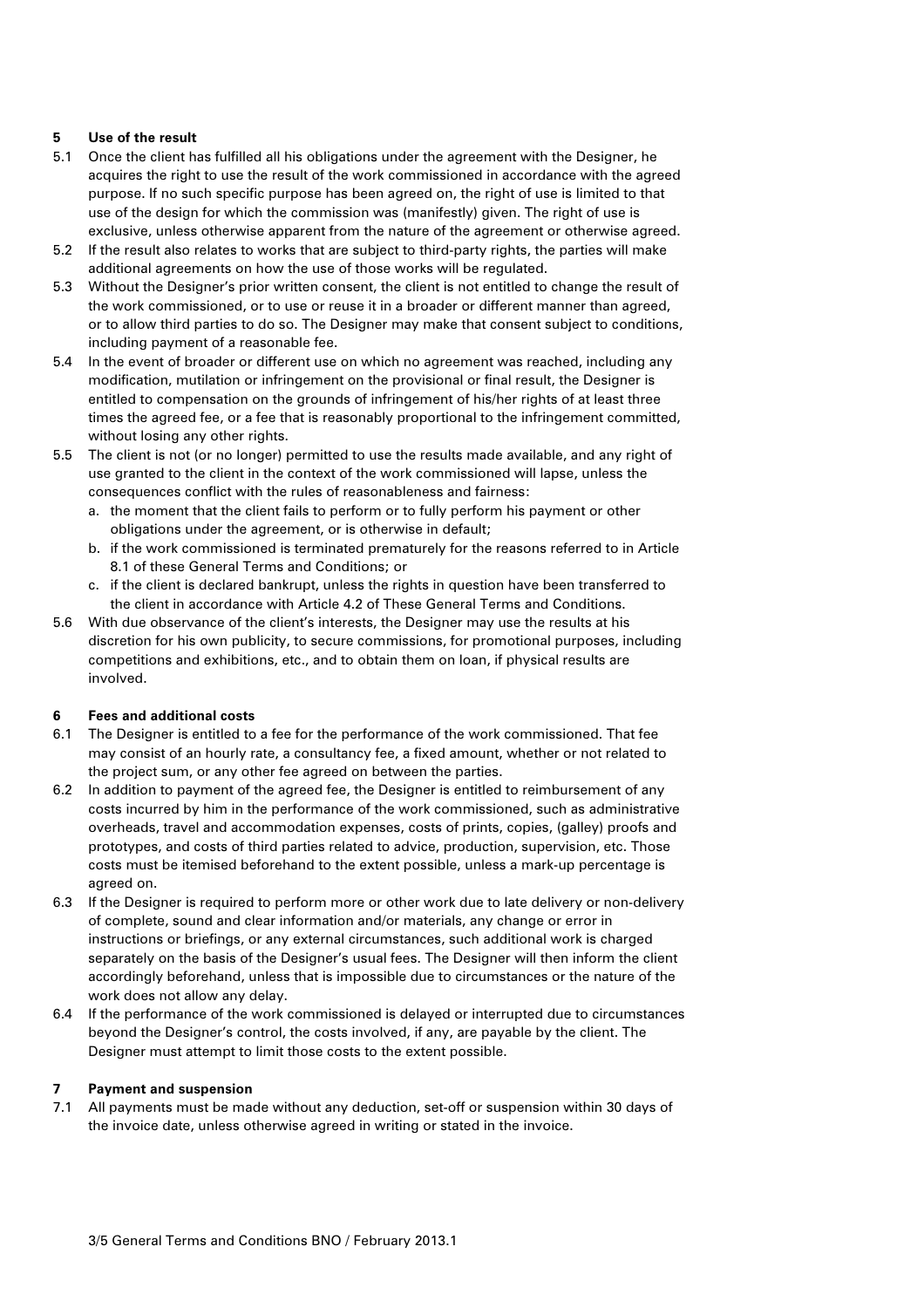- 7.2 All goods delivered to the client remain the Designer's property until all the amounts that the client owes the Designer under the agreement concluded between the parties have been paid to the Designer.
- 7.3 If the client fails to pay all or part of the amounts due, it owes statutory interest and out-ofcourt costs of collection, amounting to at least 10% of the invoice amount, subject to a minimum of € 150, excluding VAT.
- 7.4 The Designer must arrange for timely invoicing. In consultation with the client the Designer may charge the agreed fee and costs as an advance, in the interim or periodically.
- 7.5 The Designer may suspend the performance of the work commissioned after the term for payment has expired and the client, after a written demand to make payment within 14 days, fails to make that payment, or if the Designer is forced to conclude on the grounds of a statement or act on the part of the client that payment will not be made.

### **8 Notice of termination and dissolution of the agreement**

- 8.1 If the client gives notice of termination of the agreement, without any breach on the part of the Designer, or if the Designer dissolves the agreement on the grounds of breach by the client in the performance of the agreement, the client is liable for damages in addition to the Designer's fee and the costs incurred in connection with the work performed until that time. In this context any conduct by the client on the grounds of which the Designer cannot reasonably be required to complete the work commissioned is also regarded as breach.
- 8.2 The damages referred to in the preceding paragraph of this Article include at least the costs arising from obligations undertaken by the Designer in his own name with third parties for the performance of the work commissioned, as well as at least 30% of the balance of the fee that the client would owe the Designer if the work commissioned were completed in full.
- 8.3 Both the Designer and the client have the right to terminate the agreement in whole or in part with immediate effect, and all amounts due are payable immediately, if a petition in bankruptcy or a petition for a suspension or provisional suspension of payment or for application of the debt rescheduling arrangement is filed in respect of the other party.
- 8.4 If the Designer's work consists of recurrently performing work of a similar nature, a continuing performance agreement is involved, unless otherwise agreed in writing. Such an agreement may be terminated only by written notice given while observing a reasonable notice period of no less than three months, during which period the client must continue to purchase the customary amount of work from the Designer or must provide financial compensation.

#### **9 Warranties and indemnities**

- 9.1 The Designer warrants that the result has been designed by him or her or on his or her behalf and, if the result is copyright-protected, that the Designer is the author within the meaning of the Auteurswet (Dutch Copyright Act) and as the copyright owner has power of disposition of the work. The Designer warrants that, as far as he/she knows or reasonably ought to know, the result of the work commissioned does not infringe any third-party rights and is not otherwise unlawful.
- 9.2 If the client uses the results of the work commissioned, it indemnifies the Designer or persons engaged by the Designer in the performance of the work commissioned against any third-party claims arising from the application or use of the result of the work commissioned. This is without prejudice to the Designer's liability towards the client for failure to comply with the warranties referred to in the preceding paragraph and any other liability as referred to in Article 10 of these General Terms and Conditions.
- 9.3 The client indemnifies the Designer against any claim or action relating to intellectual property rights in materials or information supplied by the client and used in the performance of the work commissioned.

# **10 Liability**

10.1 In the event of breach, the Designer must first be given written notice of default, setting a reasonable term in which to perform his/her obligations, to correct any errors or to limit or reverse the loss.